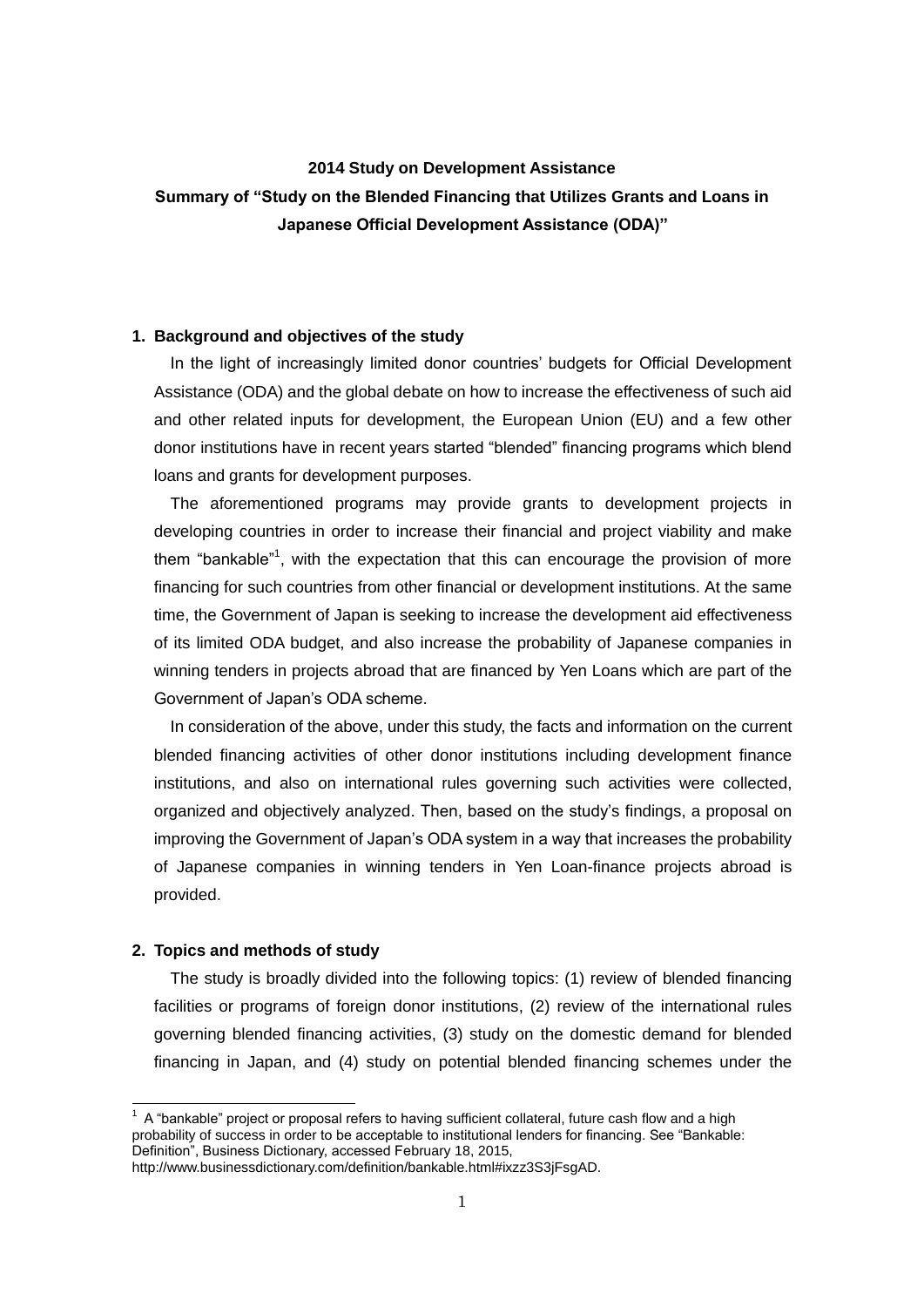Government of Japan's ODA system.

In this study, the blended financing facilities and programs of bilateral and multilateral donor institutions which are based in Western countries were reviewed. In particular, detailed information on the processes for selecting target projects to be financed by these blended financing facilities or programs were studied and collected. In regards to the review of international rules governing such activities, various relevant legal and regulatory frameworks of the Organization for Economic Co-operation and Development (OECD) and the OECD's Development Assistance Committee (DAC) were looked at. Then, information on the domestic Japanese demand for blended financing that were obtained through interviews with Japanese companies and industry associations which are experienced in ODA-financed projects were studied and analyzed. Finally, based on the above study findings, potential blended financing schemes that can be introduced into the Government of Japan's existing ODA system were studied.

#### **3. Results of the study**

## **(1) Review of blended financing facilities or programs of foreign donor institutions**

In this review of blended financing facilities or programs of foreign donor institutions, 49 bilateral or multilateral donor institutions that are based primarily in Western countries were first scanned through reading academic and other literature and interviewing experts on a preliminary basis.

As a result of this review, the list of targets for study was narrowed down to 13 donor institutions and 30 blended financing programs, in which the layout of their blended financing systems was studied through sending out questionnaires to and interviewing with each organization's blended financing facility or program representatives, as well as through further literature review.

Based on the above findings, blended financing activities could be separated into two categories, namely blended financing that is conducted directly by a donor institution, and one that is funded by a donor institution and implemented through another donor institution. 13 organizations that belong to the first category were identified, namely the multilateral donor institutions of the EU, the Asian Development Bank (ADB), the World Bank and the Inter-American Development Bank (IADB), as well as the bilateral donor institutions of the Germany's Kreditanstalt für Wiederaufbau (KfW), Denmark's Danish International Development Agency (DANIDA), Belgium's Belgian Investment Company for Developing Countries (BIO), the Netherlands' Netherlands Enterprise Agency or Rijksdienst voor Ondernemend Nederland (RVO) and Nederlandse Financierings-Maatschappij voor Ontwikkelingslanden N.V. (FMO), Australia's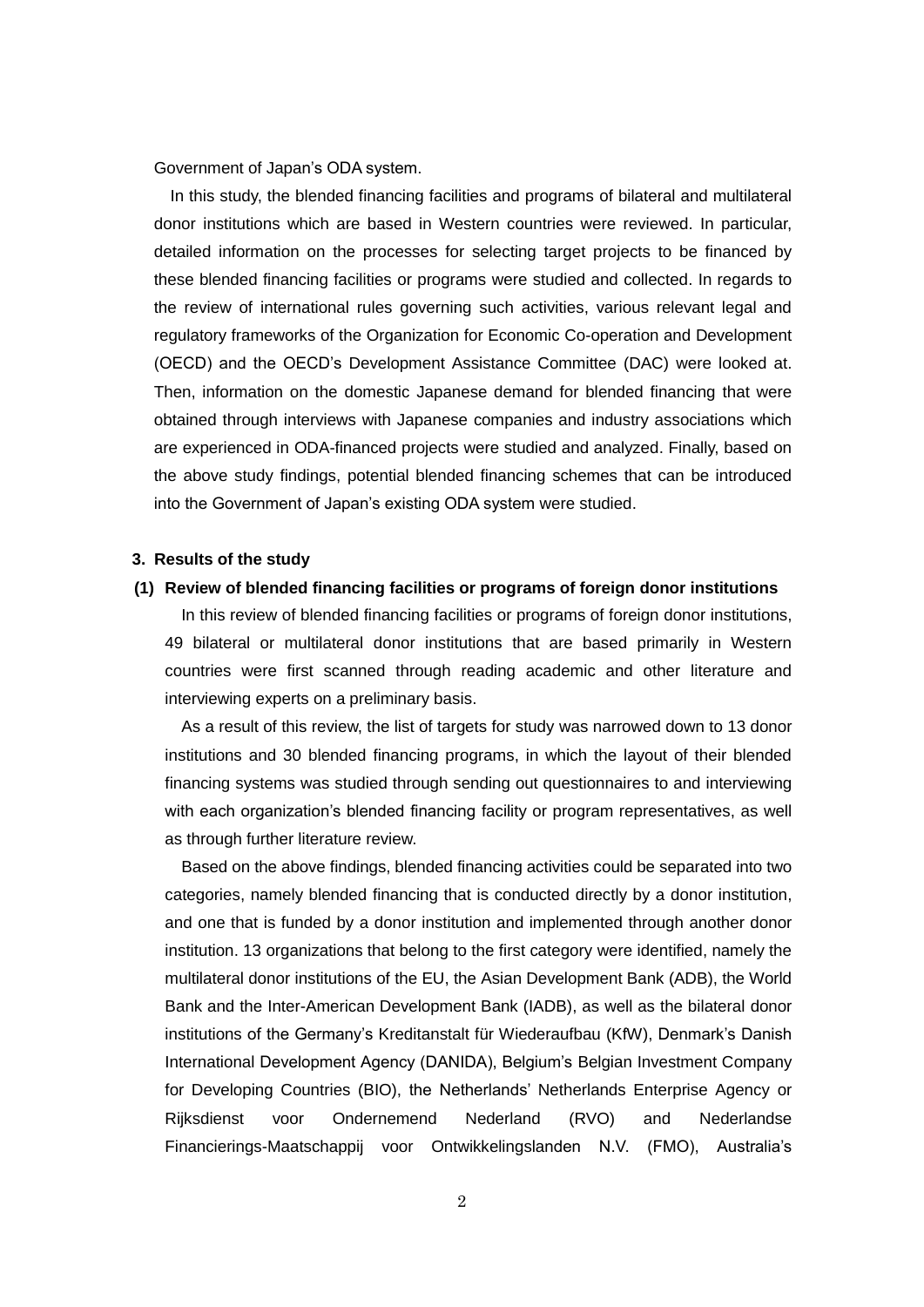Department of Foreign Affairs and Trade (DFAT), Canada's Department of Foreign Affairs, Trade and Development (DFATD) and the US' United States Agency for International Development (USAID) and Millennium Challenge Corporation (MCC).

Finally, as case studies, four programs from the aforementioned 30 programs of 13 donor institutions that are believed to be able provide important best practices of blended financing which can be introduced into the Government of Japan's ODA system were probed into. In particular, the said four programs' processes of selecting target projects for blended financing were studied. A summary of the case studies are as follows.

## **i. EU – Western Balkans Investment Framework (WBIF)**

The WBIF supports socio-economic development and EU accession across the Western Balkans through the provision of grants and loans for projects in that region. WBIF's grants come in the form of direct investment grants, risk capital, interest rate subsidies and insurance premia subsidies. While WBIF's methodology for deciding the grant amount and therefore the grant proportion in relation to the entire financing package is not publicly available, it can be inferred from academic literature, the donor's documents and other materials as well as interviews with the donor institution's representatives that the grant proportion is calculated based on the project's financial viability and profitability.

#### **ii. ADB – Asian Development Fund (ADF)**

The ADF is a fund that is operated by the ADB, and is a source of concessionary financing that is dedicated to the development needs of the Asian region. The ADF provides loans on concessional terms and grants to ADB's developing member countries (DMCs) that have low incomes per capita and limited or low creditworthiness. The proportion of the ADF's grants and loans in its financing packages is determined by the recipient country's debt-distress classification.

## **iii. DANIDA – DANIDA Business Finance (DBF)**

The DBF is a blended financing framework wherein DANIDA provides grants to Danish financial institutions, which in turn provide concessional loans that are subsidized by DANIDA's grants. DBF's concession loans are aimed at ensuring financing for large-scale public infrastructure projects that would and could not be financed on market terms. DANIDA's grants to the Danish financial institutions come in the forms of full or partial payment of interest, payment of bank margins, payment of export credit premia and other financial costs, and cash grant to reduce the principal of the loan if the aforementioned grants do not amount to the subsidy level required by the ruling OECD agreement. The DBF has a tied aid facility whereby the supplier has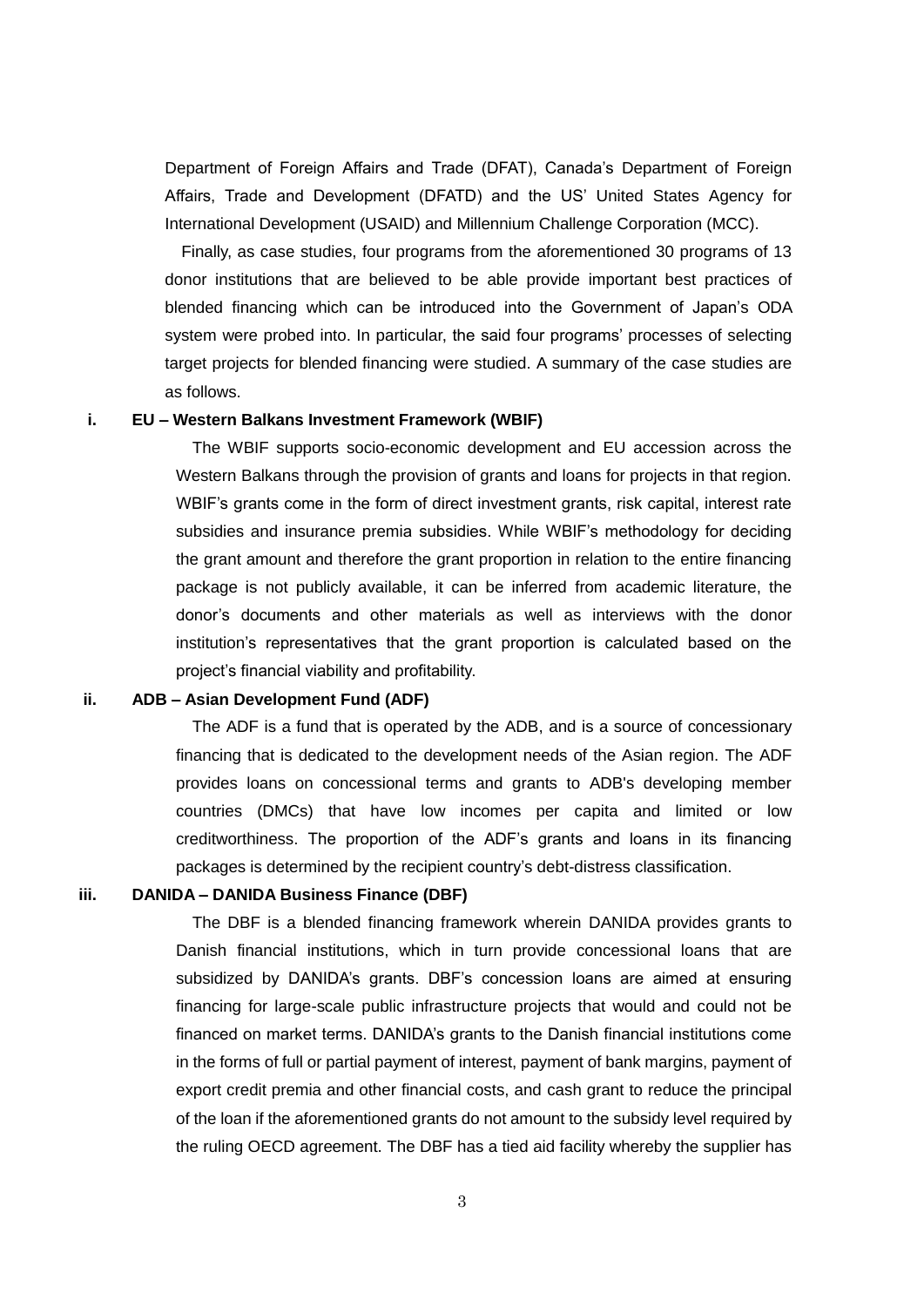to be a Danish company, and this facility is subject to international rules on tied aid which are explained further below in the summary.

## **iv. Millennium Challenge Corporation (MCC)**

The MCC is a US government foreign aid agency which provides grants to developing countries that fulfill various requirements relating to good policies and governance, among others. The MCC provides grants for a variety of types of projects, covering project development and implementation. The modalities of its grants have included viability gap funding (VGF), grants for commercial loans from banks in projects, and challenge grants, among others.

## **(2) Review of the international rules related governing blended financing activities**

According to the relevant international rules and the Helsinki Package of the Arrangement on Officially Supported Export Credits ("Helsinki Package") in particular, blended financing as part of ODA can only be provided to projects that are not commercially viable and also contribute to development. Further, when blended financing is provided as tied aid by the Government of Japan, the recipient of such blended financing is limited to low- and middle-income countries, as defined by the World Bank based on Gross National Income (GNI) per capita. Also, if a blended financing package does not meet the concessionality level (C/L) requirements as provided for under the Helsinki Package, the provision of such financing will either be disallowed, or require prior notification to the OECD. When the aforementioned points are considered, for example, if the grant amount of a blended financing package is around 500 million yen, the required total amount of the package (including the loan portion) will have to be at least approximately 1.8 billion yen. However, if the grant amount of a blended financing package is around 10 billion yen, the required total amount of the package (including the loan portion) will have to be at least approximately 46.3 billion yen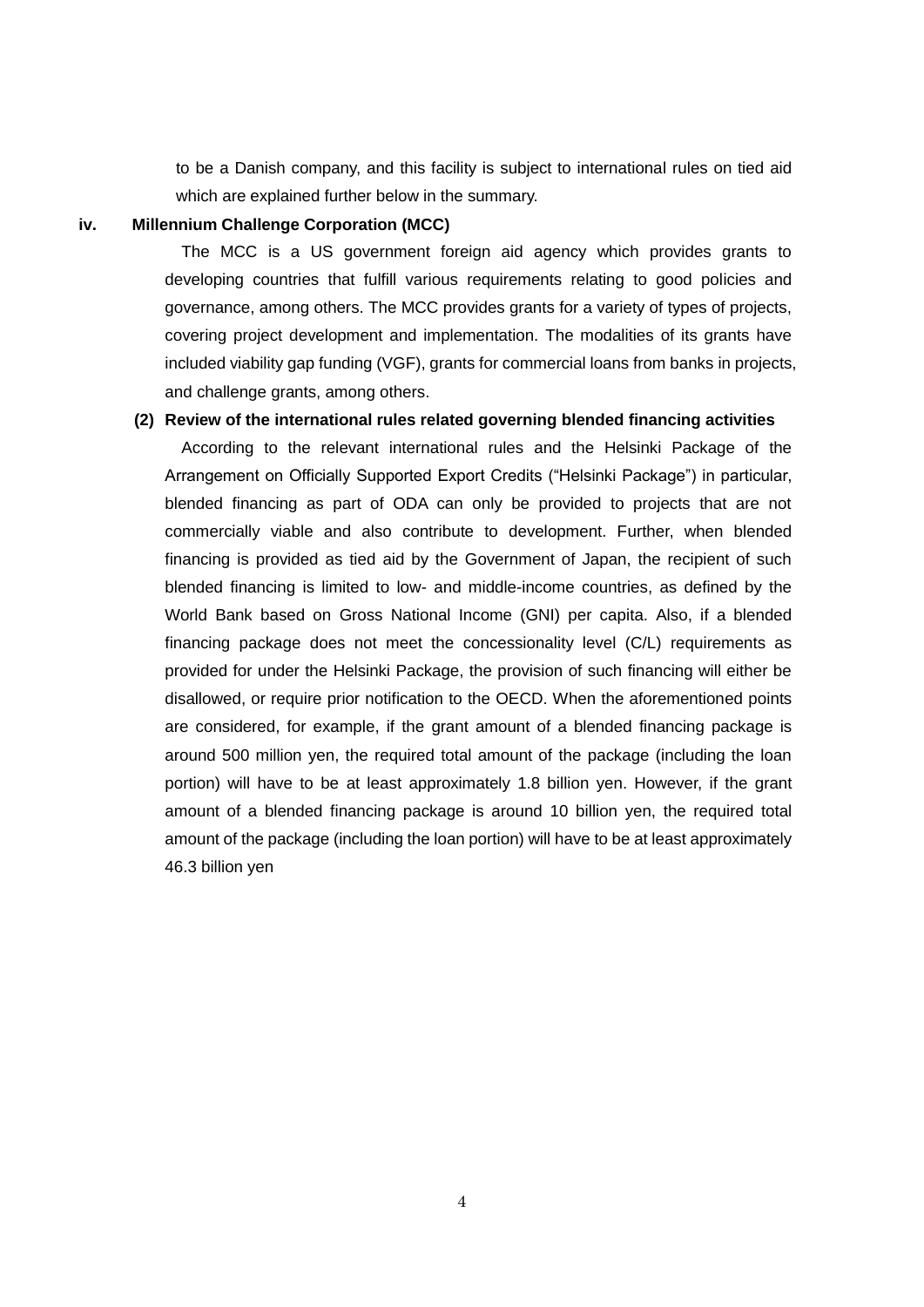

#### **(3) Study on the domestic demand for blended financing in Japan**

A number of feedback from interviews with Japanese companies which are experienced with Japanese ODA-financed projects abroad were obtained, and these feedback can be categorized under "effectiveness of blended financing systems", "form of blended financing systems", and "building an environment for blended financing systems".

In regards to "effectiveness of blended financing systems", the Japanese companies that were interviewed expressed a desire to have a system whereby the Government of Japan's blended financing is in the form of tied aid where the supplier and/ or goods and services content have to be of Japanese origin and implemented either under contracts or as a matter of practice. In regards to the "form of blended financing systems", the companies expressed a desire to have two types of blended financing, namely blended financing packages that mix loans and grants, and VGF grants. Further, in regards to "building an environment for blended financing systems", the companies expressed a desire to have an environment where various blended financing-related procedures are integrated into a single process, and the risk allocation is made clear.

- **(4) Study on potential blended financing schemes under the Government of Japan's ODA system**
- **i. Deciding on the necessary conditions for selecting target projects for blended financing**

The two conditions that are necessary to be fulfilled in order to select a recipient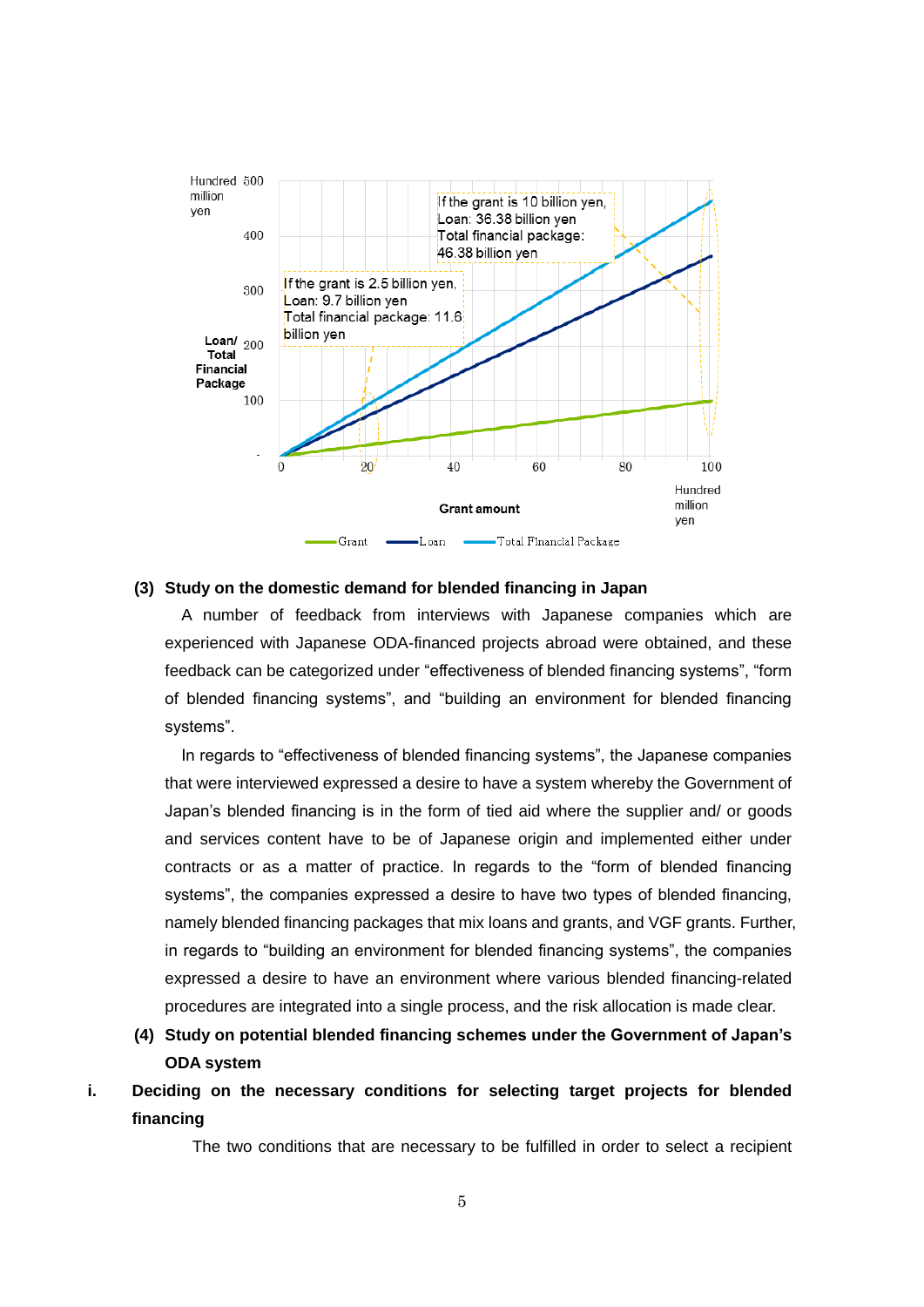country for blended financing are the "appropriateness of aid" and "commercial viability". The condition of "appropriateness of aid" may include indicators such as the applicability of the aid to the donor country's ODA policy and the recipient country's development needs, or the possibility of making the said aid a tied aid, for example. Meanwhile, the condition of "commercial viability" may include indicators such as the inability of a project to repay its debts within a certain time period after the start of the project under usual commercial financing rates.

### **ii. Preparatory survey**

The preparatory survey is the Japan International Cooperation Agency's (JICA) feasibility study process that is conducted before deciding to extend grant aid. Due to the novel nature of blended financing in the context of Japan's ODA system, it may be necessary to add information such as those on the results of market sounding in regards to the target project, the financing environment, the required grant amount, project risk allocation and draft tender documents, among others to the current form of the preparatory survey. Also, one method in calculating the required grant amount is to quantify the financing gap of a project through calculating the project net present value (NPV).

# **iii. Conclusion of the Exchange of Notes (E/N), the Loan Agreement (L/A) and the Grant Agreement (G/A)**

In accordance to the practice of several foreign donor institutions, blended financing packages can be decided through an agreement between the donor institution and the recipient country's government. In regards to the agreement process, firstly, the donor institution and the recipient country's government conclude an arrangement such as an E/N whereby the basic principles and policies of the financing package that blends grants and loans are listed in an integrated manner, and subsequently under such an agreement, both sides separately conclude G/A and L/A. As the proposed blended financing scheme includes providing such financing to project special purpose companies (SPCs) through the recipient government which has territorial jurisdiction over the project, there is a need to add the said indirect blended financing methods, terms and conditions to the existing clauses within the E/N.

#### **iv. Provision/ procurement of financing**

There are two patterns of provision or procurement of blended financing after the conclusion of the E/N, the L/A and the G/A, as below. The below figures illustrate the process flow of the said patterns.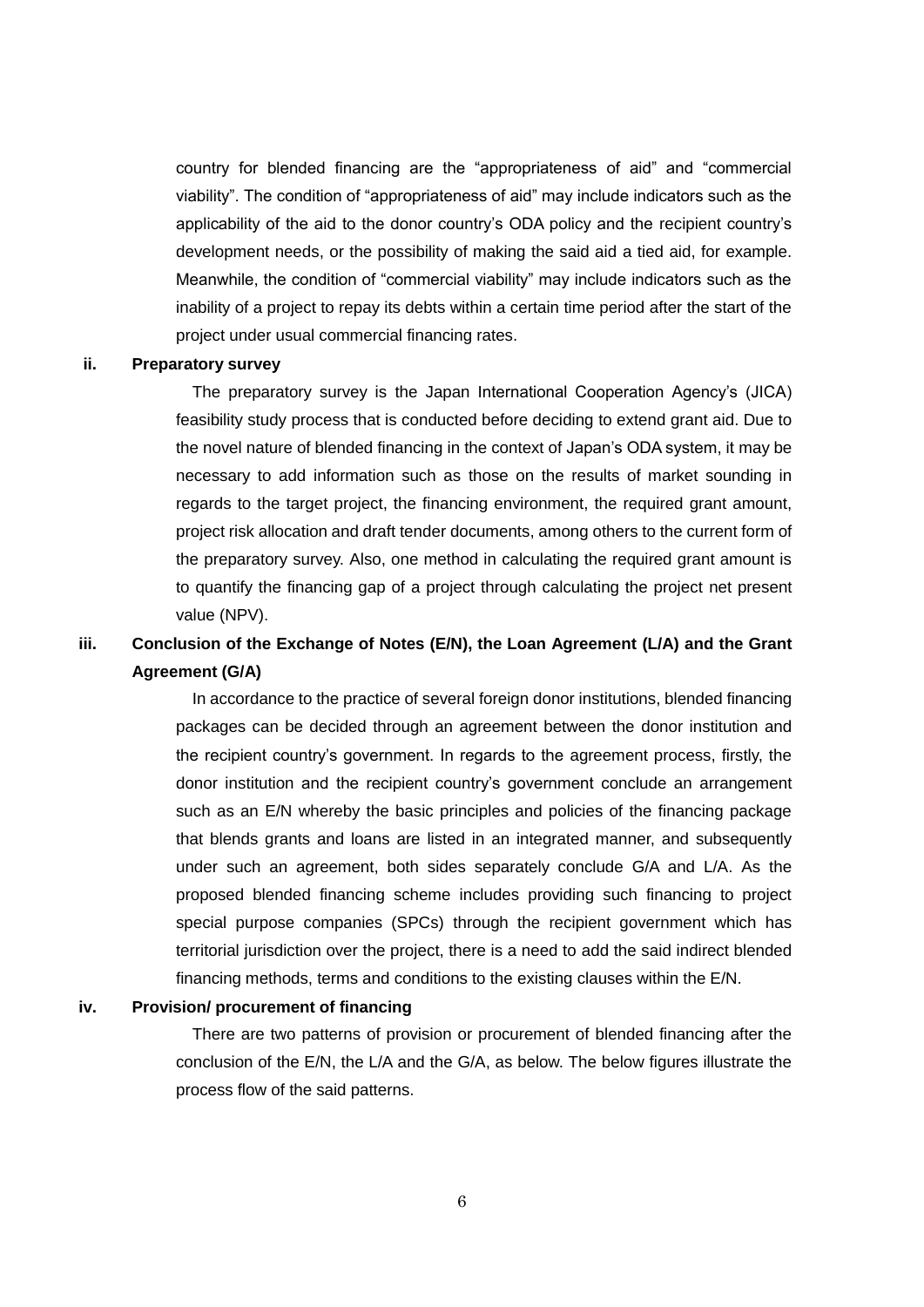**A) When providing blended financing to Engineering, Procurement and Construction (EPC) and Operations and Maintenance (O&M) project phases separately**

| Decide on                                           | JICA provides blended financing to the recipient government.                                                                                                                                                                                                    |
|-----------------------------------------------------|-----------------------------------------------------------------------------------------------------------------------------------------------------------------------------------------------------------------------------------------------------------------|
| providing                                           | ٠                                                                                                                                                                                                                                                               |
| blended                                             | JICA imposes tied aid conditions on the EPC contractor.                                                                                                                                                                                                         |
| financing                                           | ٠                                                                                                                                                                                                                                                               |
| Conclude E/N.<br>L/A and G/A                        | • The relevant project stakeholders conclude an E/N which lists<br>their rights and obligations from the EPC stage to the O&M<br>stage that is under the recipient government's responsibility,<br>and under that the L/A and the G/A are concluded separately. |
| Tender out                                          | • The recipient country government tenders construction work                                                                                                                                                                                                    |
| construction work                                   | for ODA-financed projects in its territory.                                                                                                                                                                                                                     |
| for ODA-financed                                    | JICA allocates blended funds in payments to EPC contractors.                                                                                                                                                                                                    |
| projects                                            | ٠                                                                                                                                                                                                                                                               |
| Select O&M                                          | • The recipient country government tenders O&M work in                                                                                                                                                                                                          |
| contractor for                                      | completed projects under a Public-Private Partnership (PPP)                                                                                                                                                                                                     |
| <b>PPP</b> projects                                 | framework                                                                                                                                                                                                                                                       |
| Rent out project<br>facilities to O&M<br>contractor | • The recipient government rents out project facilities to the<br>selected O&M contractor.<br>The recipient government uses the collected rent obtained<br>٠<br>from renting out the said facilities to repay its loans.                                        |

**B) When providing blended financing to both Engineering, Procurement and Construction (EPC) and Operations and Maintenance (O&M) project phases in an integrated manner** 

| Decide on<br>providing<br>blended<br>financing                   | JICA provides blended financing to the recipient government.<br>٠<br>JICA imposes tied aid conditions on the EPC and O&M<br>٠<br>contractors.                                                                                                                                          |
|------------------------------------------------------------------|----------------------------------------------------------------------------------------------------------------------------------------------------------------------------------------------------------------------------------------------------------------------------------------|
| Conclude E/N.<br>$L/A$ and $G/A$                                 | • The relevant project stakeholders conclude an E/N which<br>states that project work from the EPC to the O&M stages are<br>to be tendered to external contractors, but the recipient<br>government remains responsible for O&M. Under that, the L/A and G/A are concluded separately. |
| <b>Select</b><br>consortium for<br><b>PPP</b> project            | • Tender Public-Private Partnership (PPP) project as a<br>package which includes work from the construction phase to<br>the O&M phase.<br>Select the consortium which comprises representative<br>٠<br>Japanese companies.                                                             |
| Allocation of<br>capital from<br>recipient country<br>government | • The recipient government allocates the blended funds that<br>are received from the Japanese government to the project<br>SPC in the forms of equity, loans and subsidies, and then the<br>SPC tenders out EPC work.                                                                  |
| Transfer<br>ownership of<br>facilities                           | • Upon the completion of the EPC, the recipient government<br>transfers ownership of the project facilities (only in the form of<br>BTO).                                                                                                                                              |
| <b>SPC</b> operates<br>project                                   | • The project SPC selects the O&M contractor, and assumes<br>responsibility for project operations.<br>The recipient government uses dividends obtained from the<br>٠<br>SPC to repay its loans.                                                                                       |